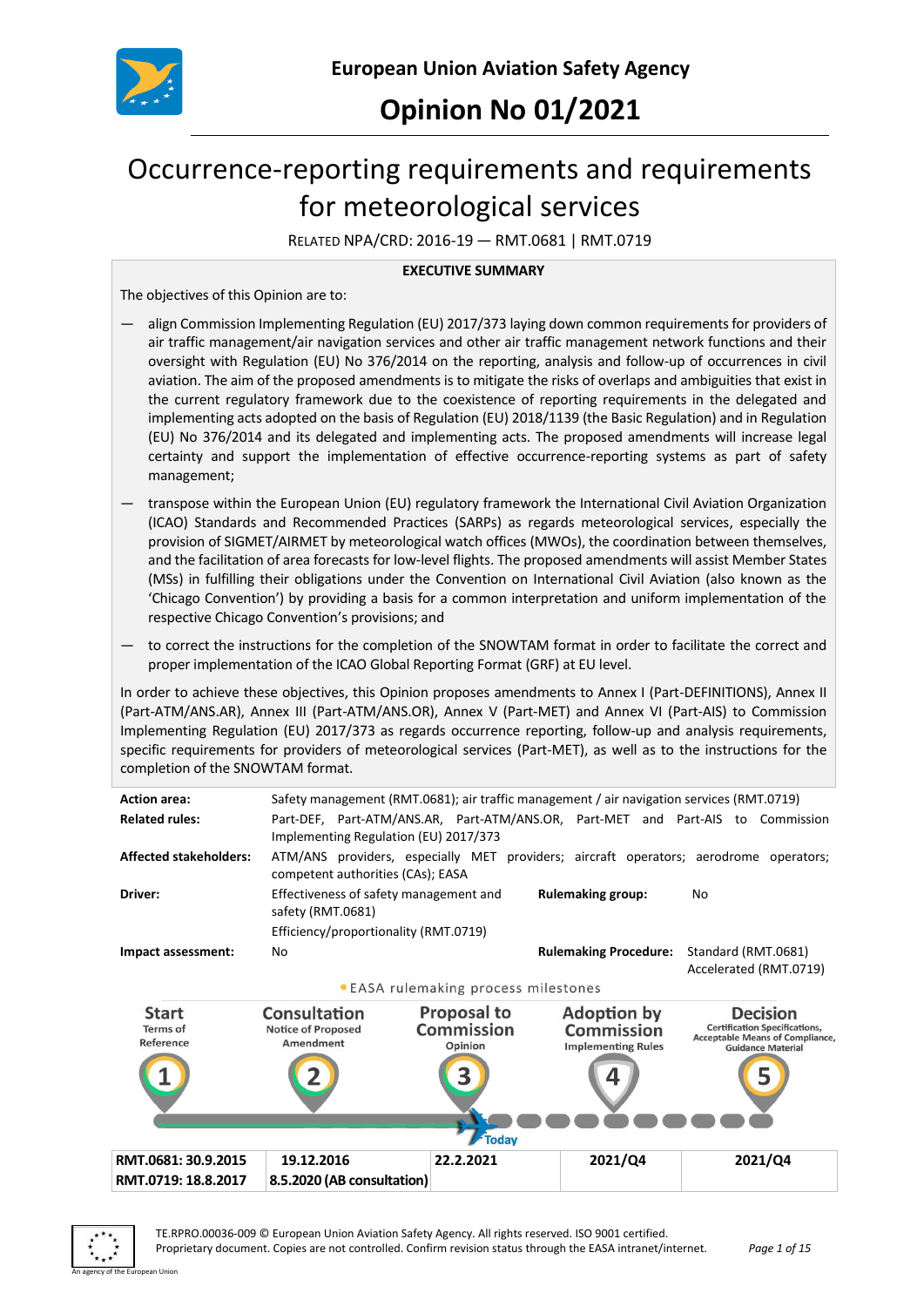# **Table of contents**

| 1. |        |                                                                    |
|----|--------|--------------------------------------------------------------------|
|    | 1.1.   |                                                                    |
|    | 1.2.   |                                                                    |
| 2. |        |                                                                    |
|    | 2.1.   |                                                                    |
|    | 2.1.1. |                                                                    |
|    | 2.1.2. |                                                                    |
|    | 2.1.3. |                                                                    |
|    | 2.2.   |                                                                    |
|    | 2.3.   |                                                                    |
|    | 2.3.1. |                                                                    |
|    | 2.3.2. |                                                                    |
|    | 2.3.3. |                                                                    |
|    | 2.4.   | What are the stakeholders' views - outcome of the consultation  10 |
|    | 2.4.1. |                                                                    |
|    | 2.4.2. |                                                                    |
|    | 2.5.   | What are the expected benefits and drawbacks of the proposals?  11 |
|    | 2.5.1. |                                                                    |
|    | 2.5.2. |                                                                    |
|    | 2.5.3. |                                                                    |
|    | 2.6.   |                                                                    |
| 3. |        |                                                                    |
|    | 3.1.   |                                                                    |
|    | 3.2.   |                                                                    |
|    | 3.3.   |                                                                    |
| 4. |        |                                                                    |

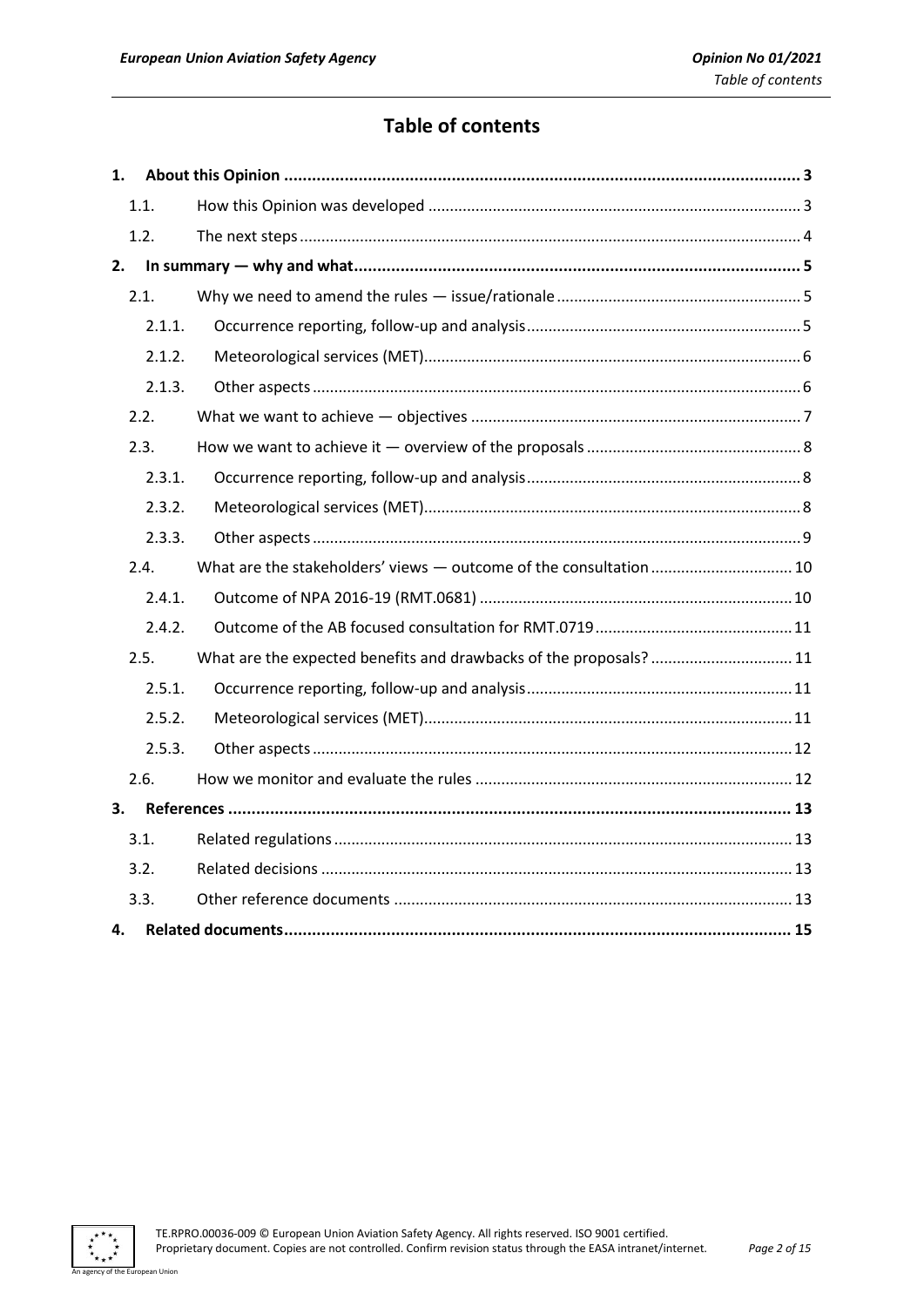# <span id="page-2-0"></span>**1. About this Opinion**

# <span id="page-2-1"></span>**1.1. How this Opinion was developed**

The European Union Aviation Safety Agency (EASA) developed this Opinion in line with Regulation (EU) 2018/1139<sup>1</sup> (the 'Basic Regulation') and the Rulemaking Procedure<sup>2</sup>.

This Opinion results from the activities undertaken under rulemaking tasks RMT.0681 and RMT.0719 (both included in the European Plan for Aviation Safety (EPAS) for 2021-2025<sup>3</sup>, whose scope and timescales were defined in the related ToRs<sup>4</sup>.

The *draft* regulatory text of this Opinion results from:

- the public consultation of Notice of Proposed Amendment (NPA) 2016-19 'Alignment of implementing rules and acceptable means of compliance/guidance material with Regulation (EU) No 376/2014 — Occurrence reporting' <sup>5</sup> developed under RMT.0681, and involving, inter alia, industry, national aviation authorities (NAAs) and social partners;
- the consultation with the EASA Advisory Bodies (ABs)<sup>6</sup> of a proposal to amend Annex V (Part-MET) to Commission Implementing Regulation (EU) 2017/373<sup>7</sup>, developed under RMT.0719, in accordance with Article 16 'Special rulemaking procedure: accelerated procedure' of MB Decision No 18-2015. The referenced proposed text consulted with the EASA ABs has been developed by EASA through a focused consultation with the affected stakeholders that comprised technical meetings (three in total) and regular electronic correspondence with the MET experts nominated by the Air Traffic Management/Air Navigation Services Technical Body (ATM/ANS TeB) and the Air Traffic Management/Air Navigation Services Technical Committee (ATM/ANS TEC); and
- acknowledged inconsistencies between the instructions for the use of the SNOWTAM format contained in Appendix 3 of Annex VI (Part-AIS) to Regulation (EU) 2017/373, which are deemed

<sup>7</sup> Commission Implementing Regulation (EU) 2017/373 of 1 March 2017 laying down common requirements for providers of air traffic management/air navigation services and other air traffic management network functions and their oversight, repealing Regulation (EC) No 482/2008, Implementing Regulations (EU) No 1034/2011, (EU) No 1035/2011 and (EU) 2016/1377 and amending Regulation (EU) No 677/2011 (OJ L 62, 8.3.2017, p. 1) [\(https://eur-lex.europa.eu/legal](https://eur-lex.europa.eu/legal-content/EN/TXT/?uri=CELEX%3A32017R0373&qid=1610986542253)[content/EN/TXT/?uri=CELEX%3A32017R0373&qid=1610986542253\)](https://eur-lex.europa.eu/legal-content/EN/TXT/?uri=CELEX%3A32017R0373&qid=1610986542253).



<sup>1</sup> Regulation (EU) 2018/1139 of the European Parliament and of the Council of 4 July 2018 on common rules in the field of civil aviation and establishing a European Union Aviation Safety Agency, and amending Regulations (EC) No 2111/2005, (EC) No 1008/2008, (EU) No 996/2010, (EU) No 376/2014 and Directives 2014/30/EU and 2014/53/EU of the European Parliament and of the Council, and repealing Regulations (EC) No 552/2004 and (EC) No 216/2008 of the European Parliament and of the Council and Council Regulation (EEC) No 3922/91 (OJ L 212, 22.8.2018, p. 1) [\(https://eur](https://eur-lex.europa.eu/legal-content/EN/TXT/?qid=1535612134845&uri=CELEX:32018R1139)[lex.europa.eu/legal-content/EN/TXT/?qid=1535612134845&uri=CELEX:32018R1139\)](https://eur-lex.europa.eu/legal-content/EN/TXT/?qid=1535612134845&uri=CELEX:32018R1139).

<sup>&</sup>lt;sup>2</sup> EASA is bound to follow a structured rulemaking process as required by Article 115(1) of Regulation (EU) 2018/1139. Such a process has been adopted by the EASA Management Board (MB) and is referred to as the 'Rulemaking Procedure'. See MB Decision No 18-2015 of 15 December 2015 replacing Decision 01/2012 concerning the procedure to be applied by EASA for the issuing of opinions, certification specifications and guidance material [\(http://www.easa.europa.eu/the](http://www.easa.europa.eu/the-agency/management-board/decisions/easa-mb-decision-18-2015-rulemaking-procedure)[agency/management-board/decisions/easa-mb-decision-18-2015-rulemaking-procedure\)](http://www.easa.europa.eu/the-agency/management-board/decisions/easa-mb-decision-18-2015-rulemaking-procedure).

<sup>3</sup> <https://www.easa.europa.eu/document-library/general-publications/european-plan-aviation-safety-2021-2025>

<sup>4</sup> <https://www.easa.europa.eu/document-library/terms-of-reference-and-group-compositions/tor-rmt0681> and <https://www.easa.europa.eu/document-library/terms-of-reference-and-group-compositions/tor-rmt0719>

<sup>5</sup> <https://www.easa.europa.eu/document-library/notices-of-proposed-amendment/npa-2016-19>

<sup>6</sup> ADR TeB, ADR.TEC, Air Crew TeB, Air Ops TeB, ATM/ANS TeB, ATM/ANS.TEC, FS.TEC, GA TeB, GA.COM, MAB, SAB, SAB MB, and SM TeB.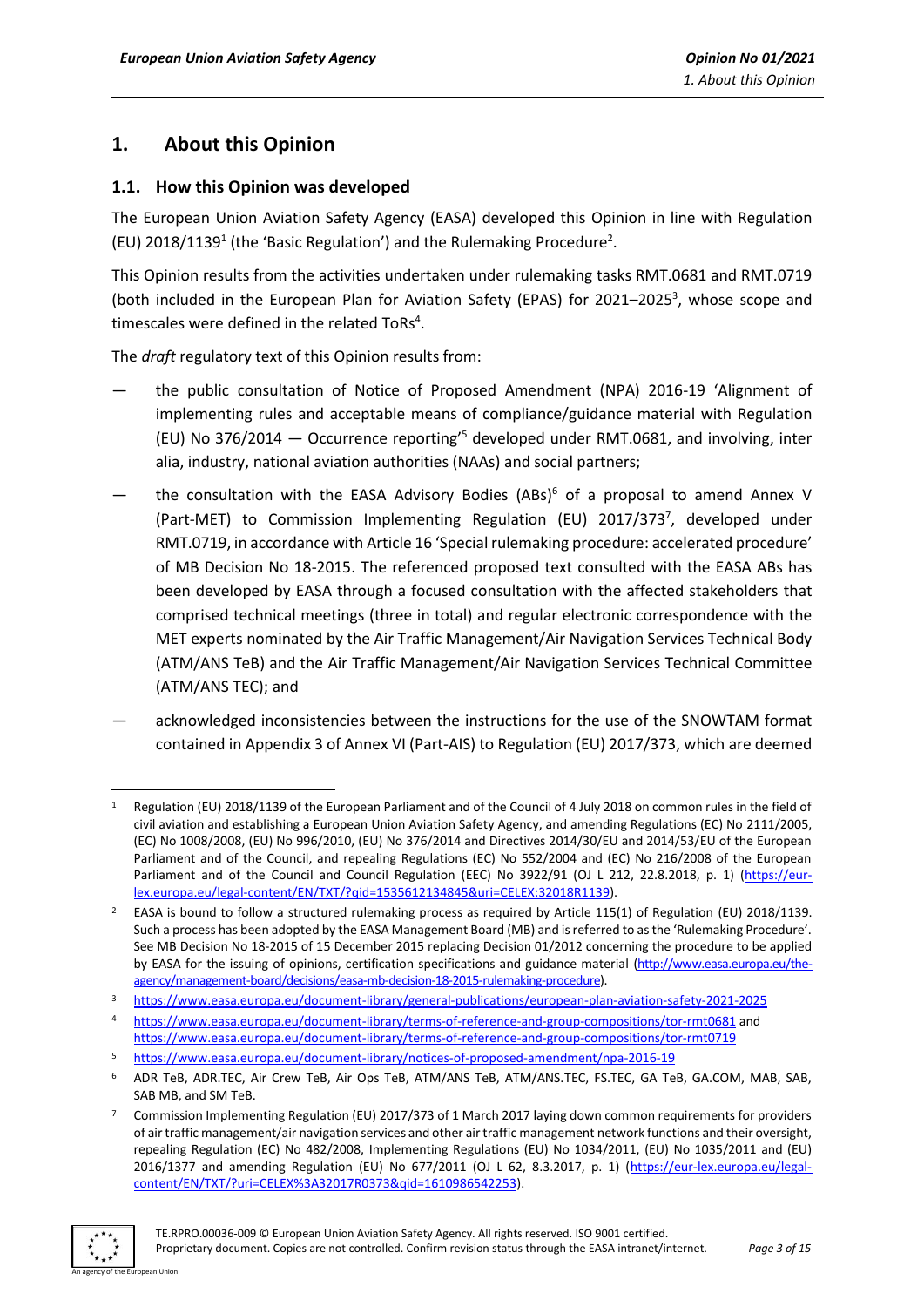necessary to be corrected for the correct and proper implementation of the ICAO Global Reporting Format (GRF) at EU level.

In reference to NPA 2016-19 (RMT.0681), EASA received 355 comments via the Comment-Response Tool (CRT) from organisations and individuals representing all the aviation domains, of which 118 were duplicate comments (meaning comments repeating comments made by different stakeholders). For further details, please consult the related CRD 2016-19 (RMT.0681)<sup>8</sup>, which was published on 24 May 2019.

With reference to the regulatory proposal stemming from RMT.0719, EASA decided to follow the procedure laid down in Article 16 of MB Decision No 18-2015 due to the non-controversial nature of the proposed amendments. 275 comments were received from the EASA ABs, with the following shares by stakeholder category: 49.51 % from NAAs, 38.24 % from the industry, and 12.25 % from social partners.

The *final* text of this Opinion and the draft regulation have been finalised by EASA based on the feedback received in the context of the public consultation of NPA 2016-19 (RMT.0681) and the input of the ABs (as per Article 16 of MB Decision No 18-2015) and focused consultation (RMT.0719). The draft proposal is published on the EASA website<sup>9</sup>.

The major milestones of the aforementioned rulemaking activities are presented on the title page.

# <span id="page-3-0"></span>**1.2. The next steps**

This Opinion contains the proposed amendments to Commission Implementing Regulation (EU) 2017/373 as well as their potential impacts. It is submitted to the European Commission, which will use it as a technical basis to prepare an EU regulation.

Together with the Opinion, EASA publishes *for information purposes only* the associated *draft* acceptable means of compliance (AMC) and guidance material (GM). These *draft* AMC and GM, without prejudice to their final content, will be aligned with the final text of the subject EU regulation. The Decision that will amend the AMC and GM, which were issued with ED Decision 2017/001/R<sup>10</sup> on 8 March 2017, will be published by EASA following the publication of the aforementioned EU regulation by the European Commission.

<sup>&</sup>lt;sup>10</sup> Executive Director Decision 2017/001/R of 8 March 2017 issuing Acceptable Means of Compliance and Guidance Material to Commission Implementing Regulation (EU) 2017/373 — 'Common requirements for providers of air traffic management/air navigation services and other air traffic management network functions and their oversight' [\(https://www.easa.europa.eu/document-library/agency-decisions/ed-decision-2017001r\)](https://www.easa.europa.eu/document-library/agency-decisions/ed-decision-2017001r).



<sup>8</sup> CRD 2016-19 'Alignment of EASA Basic Regulation (Regulation (EU) 2018/1139) with the specific obligations stemming from Regulation (EU) No 376/2014' [\(https://www.easa.europa.eu/document-library/comment-response-documents/crd-2016-19\)](https://www.easa.europa.eu/document-library/comment-response-documents/crd-2016-19).

<sup>9</sup> <http://easa.europa.eu/document-library/opinions>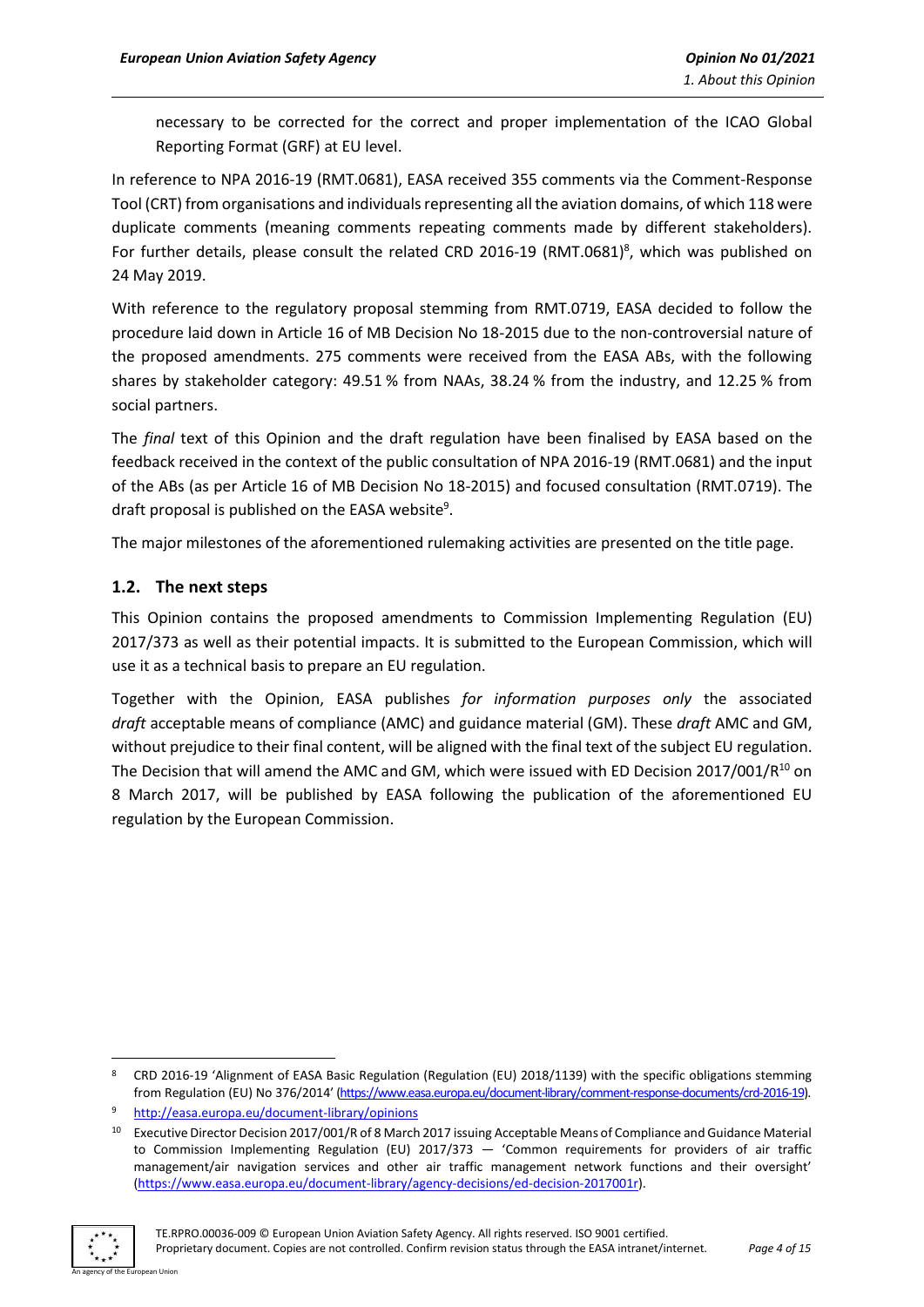# <span id="page-4-0"></span>**2. In summary — why and what**

# <span id="page-4-1"></span>**2.1. Why we need to amend the rules — issue/rationale**

## <span id="page-4-2"></span>**2.1.1. Occurrence reporting, follow-up and analysis**

Regulation (EU) No 376/2014 on the reporting, analysis and follow-up of occurrences in civil aviation<sup>11</sup> contains specific obligations for EASA, the Member States' competent authorities, individuals and organisations. These obligations exist in parallel with the reporting obligations of EASA, established with the Basic Regulation and its delegated and implementing acts. The essential requirements laid down in the annexes to the Basic Regulation require organisations subject to that Regulation to establish occurrence-reporting systems as part of their management system. The requirements for occurrence reporting are further specified in the delegated and implementing acts adopted on the basis of the Basic Regulation. Unlike Regulation (EU) No 376/2014, the delegated and implementing acts adopted on the basis of the Basic Regulation apply to organisations established in third countries when approved by EASA.

Although the aforementioned regulations have the same purpose and broadly the same outcomes, there are key differences, overlaps and ambiguities that require resolution and eventual alignment. In particular, the link between occurrence-reporting requirements and safety management / management system requirements applicable to competent authorities and organisations respectively must be clarified. These potential issues can be addressed by updating the requirements in the affected Commission Implementing Regulation (EU) 2017/373 in order to render them, as much as possible, consistent with Regulation (EU) No 376/2014. The basic principle remains that compliance with one regulation does not exempt organisations from compliance with the other regulation. However, this should not give rise to two parallel reporting systems, and the obligation to report can be discharged by using a single reporting channel.

The proposed amendments will provide clarity on the relevant authority and organisation requirements related to the implementation of mandatory and voluntary occurrence-reporting systems, the analysis and follow-up of occurrences or groups of occurrences, the implementation of the just culture principles, as well as the exchange of safety-significant information and the protection of the sources of information.

These requirements are closely linked to the implementation of management systems by ATM/ANS providers and authorities.

The proposed amendments will support the affected organisations in implementing the requirements of Regulation (EU) No 376/2014 as part of their management system, rather than through the establishment of a separate system.

For any reportable events and conditions set out in Commission Implementing Regulation (EU) 2017/373 that are currently not covered under Regulation (EU) No 376/2014 and its delegated and

<sup>&</sup>lt;sup>11</sup> Regulation (EU) No 376/2014 of the European Parliament and of the Council of 3 April 2014 on the reporting, analysis and follow-up of occurrences in civil aviation, amending Regulation (EU) No 996/2010 of the European Parliament and of the Council and repealing Directive 2003/42/EC of the European Parliament and of the Council and Commission Regulations (EC) No 1321/2007 and (EC) No 1330/2007 (OJ L 122, 24.4.2014, p. 18) [\(https://eur-lex.europa.eu/legal](https://eur-lex.europa.eu/legal-content/EN/TXT/?uri=CELEX%3A32014R0376&qid=1610986677249)[content/EN/TXT/?uri=CELEX%3A32014R0376&qid=1610986677249\)](https://eur-lex.europa.eu/legal-content/EN/TXT/?uri=CELEX%3A32014R0376&qid=1610986677249).

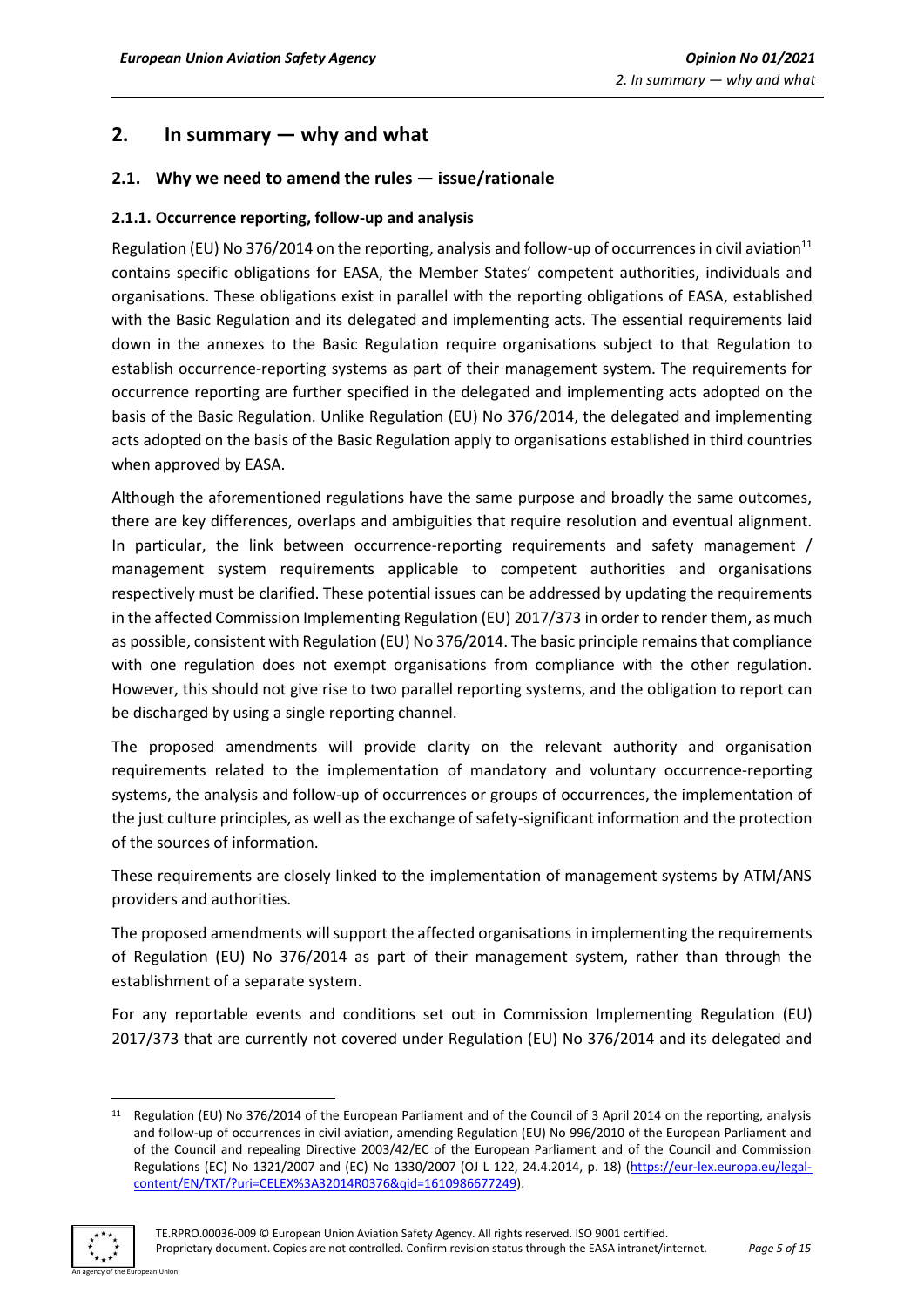implementing acts, it is proposed that these organisations establish a system similar to the one for the implementation of Regulation (EU) No 376/2014 to capture the related reports.

# <span id="page-5-0"></span>**2.1.2. Meteorological services (MET)**

Annex V (Part-MET) to Commission Implementing Regulation (EU) 2017/373 sets out the specific requirements for the providers of MET within the EU by transposing the relevant ICAO Annex 3 provisions into the EU regulatory framework. Such transposition considers the specific requirements as regards the European airspace structure, which are appropriate and proportionate for the provision of MET within the EU. Annex V (Part-MET) to Commission Implementing Regulation (EU) 2017/373, as amended by Regulation (EU)  $2020/469^{12}$ , is aligned with ICAO Annex 3 Amendment 77-A (applicable since November 2016).

This proposal was deemed necessary to transpose the newly introduced ICAO Annex 3 Amendments 78 and 79 as regards, amongst others, the provision of SIGMET/AIRMET by meteorological watch offices (MWOs), the coordination between themselves, and the facilitation of area forecasts for lowlevel flights, into the EU regulatory framework. The aim was to resolve persisting discrepancies between the applicability of EU regulations and the originating ICAO provisions. For that purpose, an ICAO–EU synchronisation mechanism facilitated the management of such regular updates to EU regulations, stemming from the latest amendments to the ICAO provisions (i.e. Standards and Recommended Practices (SARPs), procedures, documents).

In addition, this proposal is used to align the units for wind speed, cloud base and vertical visibility to ensure consistency with the requirements laid down in point MET.TR.210. Moreover, this Opinion provides the possibility, consistently with MET.TR.215(e)(3), for the issue of aerodrome special meteorological reports (SPECI), which was not initially transposed into the EU regulatory framework.

Considering the elements listed above, this Opinion proposes to update Annex V (Part-MET) to Commission Implementing Regulation (EU) 2017/373, with consequential amendments to Annex I (Part-DEFINITIONS) to that Regulation as well. Additionally, the update will improve and maintain up to date the existing provisions.

In summary, the amendments to Annex V (Part-MET) are intended to transpose ICAO Annex 3 Amendment 78, which is applicable since 7 November 2018, and ICAO Annex 3 Amendment 79, which is applicable since 5 November 2020, into Commission Implementing Regulation (EU) 2017/373.

# <span id="page-5-1"></span>**2.1.3. Other aspects**

# **Promoting clarity in authority requirements**

Point ATM/ANS.AR.B.001 'Management system' of Annex II to Commission Implementing Regulation (EU) 2017/373 establishes that the competent authorities need to have a management system in place. This management system includes also the participation in the exchange of information with other competent authorities. Based on the implementation feedback received from the EASA ABs and standardisation inspections, it was deemed necessary to improve the relevant text that 'the relevant findings' raised and follow-up actions as a result of oversight of ATM/ANS providers should be

<sup>&</sup>lt;sup>12</sup> Commission Implementing Regulation (EU) 2020/469 of 14 February 2020 amending Regulation (EU) No 923/2012, Regulation (EU) No 139/2014 and Regulation (EU) 2017/373 as regards requirements for air traffic management/air navigation services, design of airspace structures and data quality, runway safety and repealing Regulation (EC) No 73/2010 (OJ L 104, 3.4.2020, p. 1) [\(https://eur](https://eur-lex.europa.eu/legal-content/EN/TXT/?qid=1587641929473&uri=CELEX:32020R0469)[lex.europa.eu/legal-content/EN/TXT/?qid=1587641929473&uri=CELEX:32020R0469\)](https://eur-lex.europa.eu/legal-content/EN/TXT/?qid=1587641929473&uri=CELEX:32020R0469).

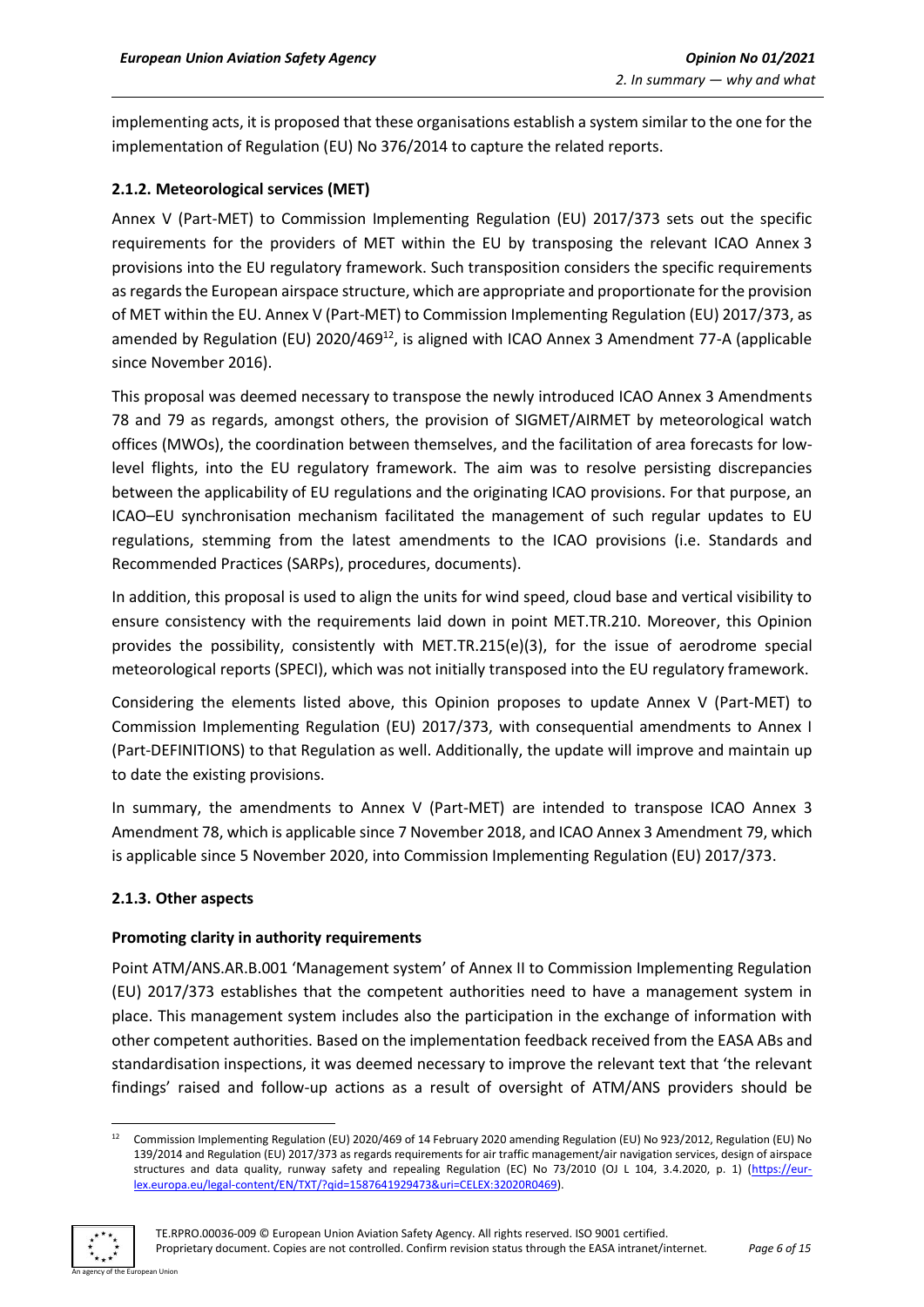addressed through the mutual exchange of the necessary information with and the provision of assistance to other competent authorities concerned and not 'all findings' raised, which was the initial intend of the provision.

#### **Instructions for the completion of the SNOWTAM format**

Following the adoption of Commission Delegated Regulation (EU) 2020/2148 of 8 October 2020 amending Regulation (EU) No 139/2014 as regards runway safety and aeronautical data $^{13}$ , it was acknowledged that there are certain inconsistencies between the instructions for the completion of the SNOWTAM format contained in Appendix 3 of Annex VI (Part-AIS) to Commission Implementing Regulation (EU) 2017/373 and the SNOWTAM format itself as well as the corresponding provisions and instructions for SNOWTAM origination by aerodrome operators, laid down in Regulation (EU) 139/2014, as amended.

Due to the number and the nature of the inconsistences, the amendment to the instructions for the completion of the SNOWTAM format was not considered as corrigendum; therefore, this Opinion proposes corrections to the instructions for the completion of the SNOWTAM format laid down in Appendix 3 to Annex VI (Part-AIS) to Commission Implementing Regulation (EU) 2017/373, which are deemed necessary for the correct implementation of the ICAO Global Reporting Format (GRF) at EU level.

# <span id="page-6-0"></span>**2.2. What we want to achieve — objectives**

The overall objectives of the EASA system are defined in Article 1 of the Basic Regulation. This proposal will contribute to the achievement of the overall objectives by addressing the issues outlined in Section 2.1.

The specific objective of this proposal is, therefore, to:

- ensure compliance with and uniform implementation of the essential requirement laid down in point 5.1.(g) of Annex VIII to Regulation (EU) 2018/1139, according to which ATM/ANS providers shall establish an occurrence-reporting system as part of their management system in order to contribute to the aim of continuous improvement of safety, as well as that the resulting provisions are aligned with the principles of Regulation (EU) No 376/2014, thereby contributing to fostering effective systems for occurrence reporting, follow-up and analysis;
- ensure regulatory harmonisation across Europe, while assisting Member States (MSs) in fulfilling their obligations under the Chicago Convention by providing a basis for a common interpretation and uniform implementation of the Chicago Convention provisions; these objectives will be achieved through the uniform implementation of the ICAO Annex 3 provisions, facilitated by transposing Amendments 78 and 79 to the related SARPs of ICAO Annex 3 into the EU regulatory framework; and
- correct the instructions for the use of SNOWTAM laid down in Appendix 3 to Annex VI (Part-AIS) to Commission Implementing Regulation (EU) 2017/373 to ensure the correct and proper implementation of the ICAO Global Reporting Format (GRF) at EU level.

<sup>&</sup>lt;sup>13</sup> Commission Delegated Regulation (EU) 2020/2148 of 8 October 2020 amending Regulation (EU) No 139/2014 as regards runway safety and aeronautical data (OJ L 428, 18.12.2020, p. 1) [\(https://eur-lex.europa.eu/legal-content/EN/TXT/?uri=CELEX%3A32020R2148&qid=1612967347575\)](https://eur-lex.europa.eu/legal-content/EN/TXT/?uri=CELEX%3A32020R2148&qid=1612967347575).

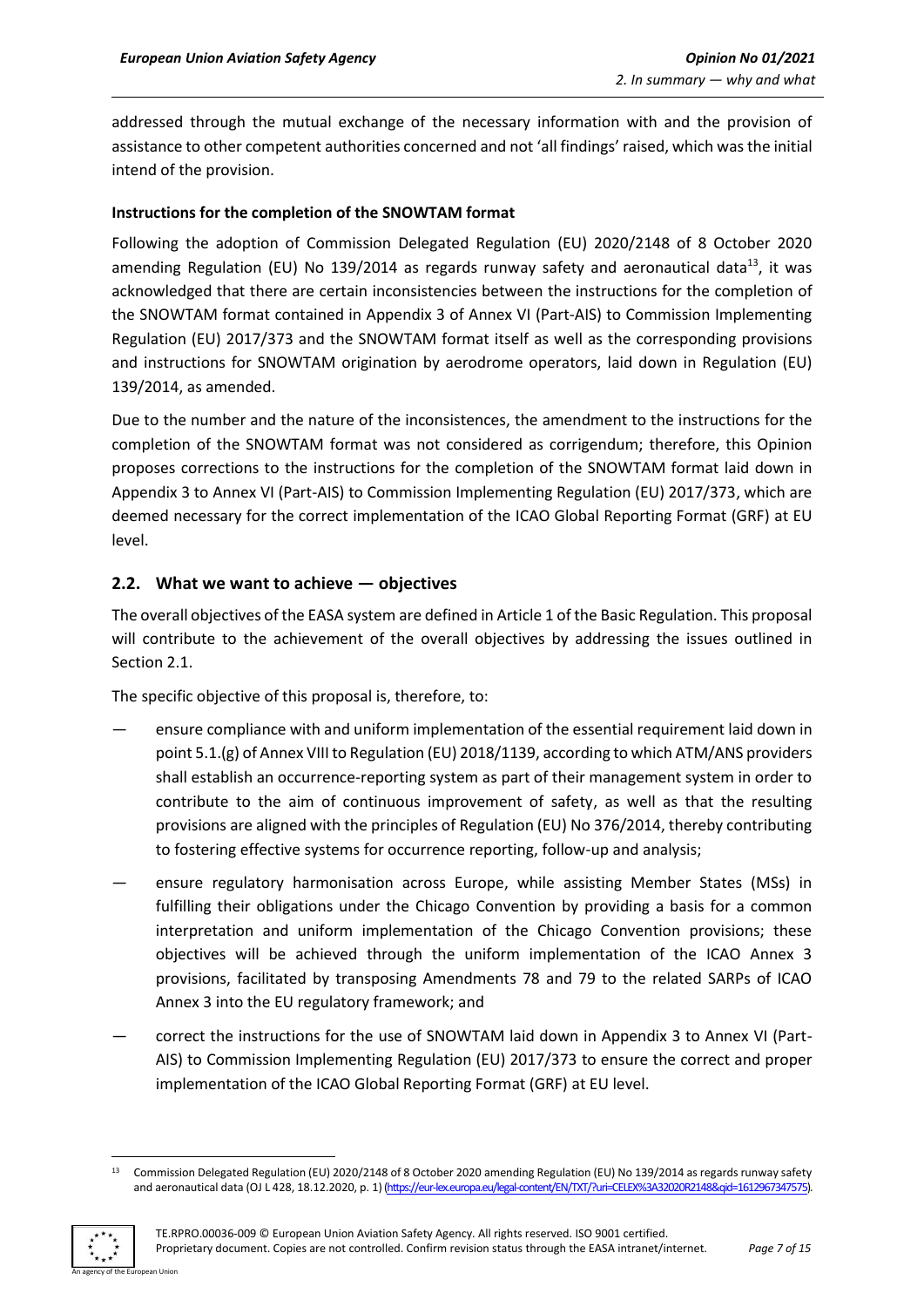## <span id="page-7-0"></span>**2.3. How we want to achieve it — overview of the proposals**

#### <span id="page-7-1"></span>**2.3.1. Occurrence reporting, follow-up and analysis**

The proposed amendments will in particular address the following issues:

- Regulation (EU) No 376/2014 does not apply to organisations that are not established in an EU Member State. It is therefore necessary to further specify the requirements for those organisations in the implementing act applicable to ATM/ANS providers so that they meet the intent of Regulation (EU) No 376/2014.
- Commission Implementing Regulation (EU) 2017/373 lays down a number of reporting requirements in terms of reportable events and conditions and of reporting channels between organisations, which are not addressed in Regulation (EU) No 376/2014. It is necessary to clarify how these relate to the requirements laid down in Regulation (EU) No 376/2014.

#### <span id="page-7-2"></span>**2.3.2. Meteorological services (MET)**

The proposal is to extend the use of the ICAO Meteorological Information Exchange Model (IWXXM) by the EU MSs. Accordingly, the ICAO provisions for the dissemination of IWXXM have been transposed into AMC and GM to facilitate the exchange of meteorological observations and reports (METAR/SPECI), aerodrome forecasts (TAF), SIGMETs<sup>14</sup>, AIRMETs<sup>15</sup>, and volcanic ash and tropical cyclone advisory information.

Furthermore, the proposal introduces improvements in the provision of SIGMET by meteorological watch offices (MWOs) and of information on the release of radioactive material into the atmosphere.

In addition, associated GM is introduced to provide information and guidance regarding the training and competencies of aeronautical meteorological personnel employed by MET providers.

Other proposed amendments concern the following:

- modificationsto the provisions on volcanic ash information to facilitate the reporting of volcanic ash in cases of resuspended volcanic ash events;
- introduction of coordination between MWOs to improve the harmonisation of SIGMET;
- improvement of the representation of the location and extent of volcanic ash clouds;
- introduction of increased horizontal and vertical spatial resolution of the hazard grids for turbulence, icing and cumulonimbus (CB) cloud forecasts issued by the world area forecast system (WAFS);
- improvement of the tropical cyclone (TC) SIGMET and TC advisory messages to prevent user misinterpretation and to improve the validation and translation of these messages from traditional alphanumerical codes (TAC) into IWXXM;

<sup>&</sup>lt;sup>15</sup> 'AIRMET' means information, issued by a meteorological watch office, concerning the occurrence or expected occurrence of specified en-route weather phenomena which may affect the safety of low-level aircraft operations and of the development of those phenomena in time and space, and which was not already included in the forecast issued for low-level flights in the flight information region concerned or sub-area thereof.



<sup>14</sup> 'SIGMET' means information, issued by a meteorological watch office, concerning the occurrence or expected occurrence of specified en-route weather and other phenomena in the atmosphere which may affect the safety of aircraft operations and of the development of those phenomena in time and space.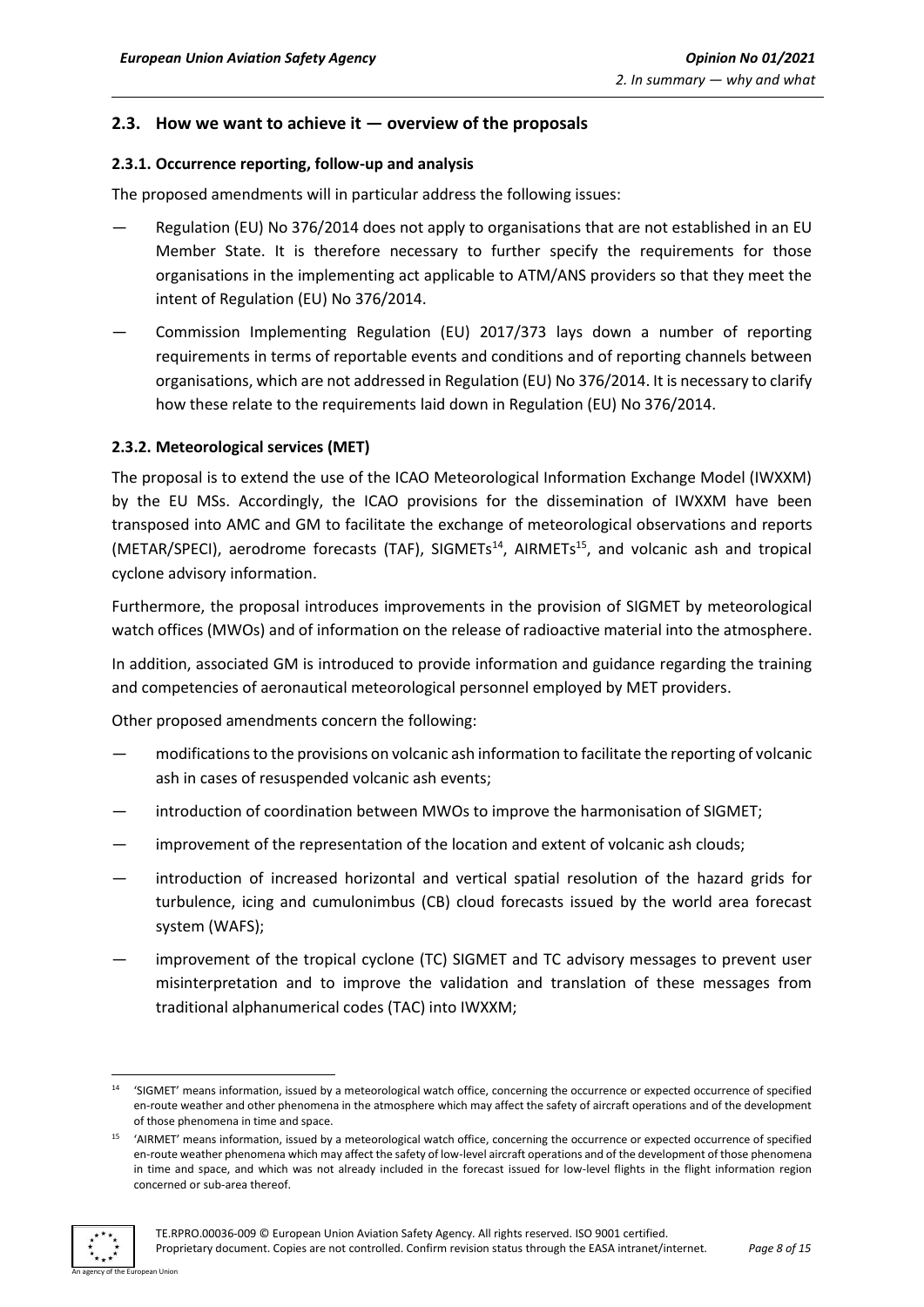- update to the values of the eddy dissipation rate (EDR) to improve the reporting of turbulence from aircraft;
- assurance that the IWXXM schema can easily indicate missing and/or incorrect mandatory parameters in METAR in TAC form to avoid failures in the validation process once translated from TAC into IWXXM;
- facilitation of area forecasts for low-level flights to be transmitted to aeronautical fixed service internet-based services;
- simplification of existing requirements concerning radioactive cloud (RDOACT CLD) SIGMET and AIRMET messages for consistency purposes.

#### <span id="page-8-0"></span>**2.3.3. Other aspects**

- The proposed amendment to point ATM/ANS.AR.B.001(c) will clarify that 'the relevant findings' raised and follow-up actions as a result of the oversight of ATM/ANS providers should be addressed through the mutual exchange of the necessary information with and the provision of assistance to the other competent authorities concerned.
- A correction made in Appendix 3 to Annex VI (Part-AIS) to Commission Implementing Regulation (EU) 2017/373 as regards the instructions on the SNOWTAM format will ensure consistency with other EU aviation regulations and will thus facilitate the correct and proper implementation of the ICAO Global Reporting Format (GRF) at EU level.

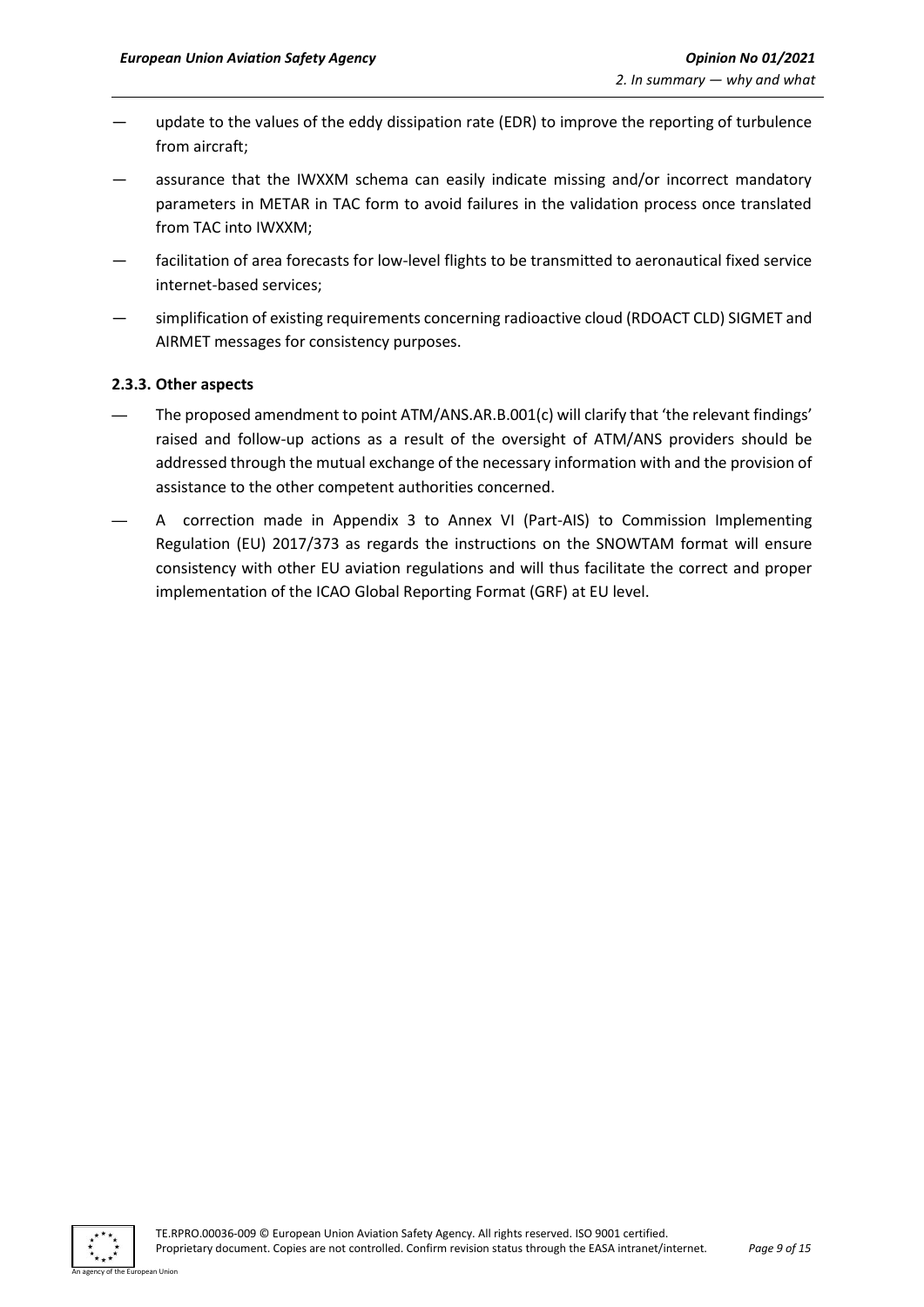# <span id="page-9-0"></span>**2.4. What are the stakeholders' views — outcome of the consultation**

## <span id="page-9-1"></span>**2.4.1. Outcome of NPA 2016-19 (RMT.0681)**

The distribution of comments for the main NPA segments is shown below:



**Figure 1 — Comment distribution**

EASA received in total 355 comments submitted via the Comment-Response Tool (CRT), and less than 15 of them were related to ATM/ANS.



**Figure 2 — EASA responses**

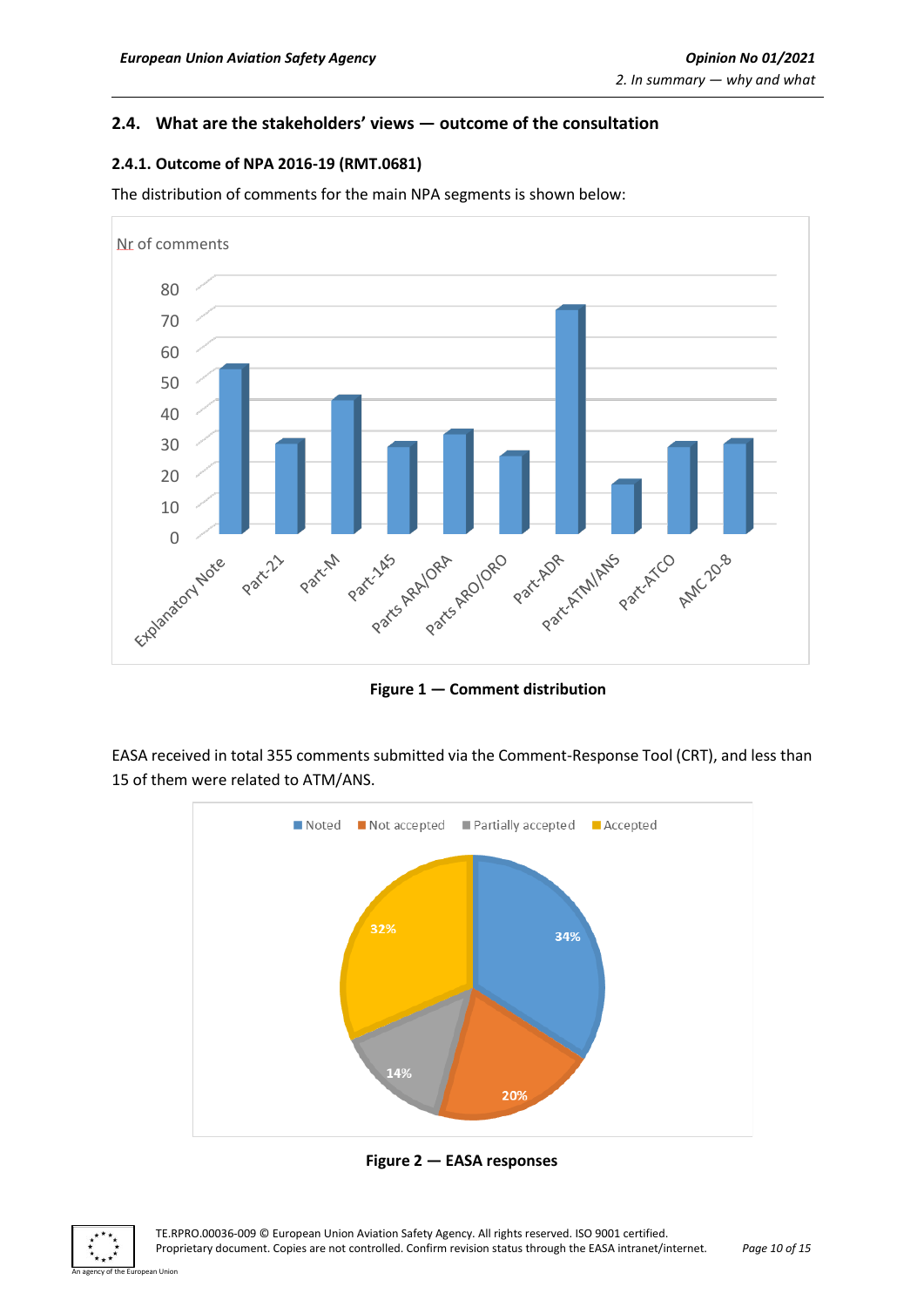For further details, please refer to CRD 2016-19 (RMT.0681)<sup>16</sup>.

#### <span id="page-10-0"></span>**2.4.2. Outcome of the AB focused consultation for RMT.0719**

The focused consultation with the EASA ABs indicated commitment on the proposed approach on the alignment of the EU regulatory framework with the last two ICAO Annex 3 amendments. In addition, the proposed amendments to the current Regulation would also allow the issuance of area forecasts for low-level flights without AIRMET and include RVR reporting criteria.

A swift implementation feedback on the proposed amendments to the specific requirements for MET providers was also received as justification for the need of synchronisation of the EU regulation in question with ICAO Annex 3 Amendments 78 and 79.

# <span id="page-10-1"></span>**2.5. What are the expected benefits and drawbacks of the proposals?**

#### <span id="page-10-2"></span>**2.5.1. Occurrence reporting, follow-up and analysis**

The proposed amendments are expected to:

- increase legal certainty by clarifying the occurrence-reporting requirements within the scope of the Basic Regulation; and
- support the implementation of effective occurrence-reporting systems, as part of the organisation's management system, by the ATM/ANS providers concerned.

No specific drawbacks have been identified relating to the proposed amendments.

#### <span id="page-10-3"></span>**2.5.2. Meteorological services (MET)**

The proposed amendments are expected to provide the following benefits:

- the capability to provide air operators and aircrews with information on areas of volcanic ash raised by the wind (knows as 'resuspended volcanic ash' events);
- greater consistency of SIGMET between neighbouring flight information regions (FIRs) through increased and improved coordination between meteorological watch offices (MWOs);
- increased safety through better planning of routes to avoid hazardous weather (turbulence, icing and cumulonimbus (CB) clouds) as a result of higher-resolution forecasts issued by the world area forecast system (WAFS);
- improved reporting and forecasting of turbulence through updated values of the eddy dissipation rate (EDR).

All of the above are anticipated to result in enhanced safety and efficiency and, as highlighted in the impact assessment included in the relevant ICAO State letters<sup>17</sup>, the improvements to efficiency and safety will in return reduce costs.

<sup>17</sup> Ref.: AN 10/1.1-18/32 (Subject: Adoption of Amendment 78 to Annex 3), and AN 10/1.1-20/16 (Subject: Adoption of Amendment 79 to Annex 3).



<sup>16</sup> <https://www.easa.europa.eu/document-library/comment-response-documents/crd-2016-19>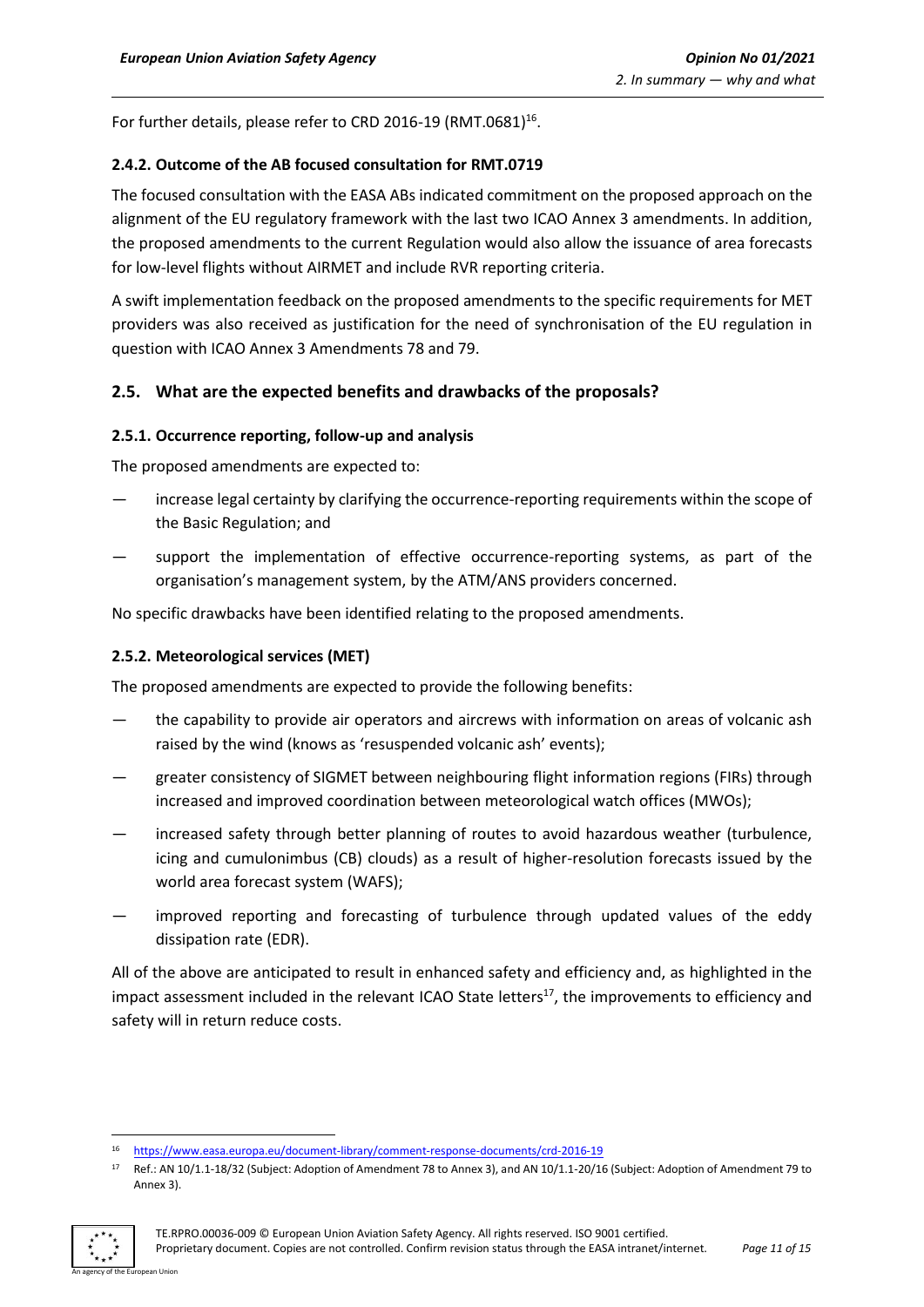Additionally, the use of the IWXXM form for the dissemination of meteorological information will support future efficiencies in the use of meteorological information by all EU aviation industry stakeholders and prepare the ground for further digitalisation.

No specific drawbacks have been identified relating to the proposed amendments.

#### <span id="page-11-0"></span>**2.5.3. Other aspects**

The proposed amendments are expected to promote clarity and ensure consistency with regard to the common understanding of the provisions in question. No specific drawbacks have been identified with regard to the proposed amendments.

## <span id="page-11-1"></span>**2.6. How we monitor and evaluate the rules**

EASA will monitor and evaluate the implementation of the resulting EU regulation through regular standardisation activities. In addition, the monitoring of the implementation of the resulting amendments would be carried out through regular feedback received from the EASA Advisory Bodies. These inputs will facilitate the assessment of how efficiently the adopted implementing measures have been or are currently applied.

Cologne, 22 February 2021

Patrick KY Executive Director

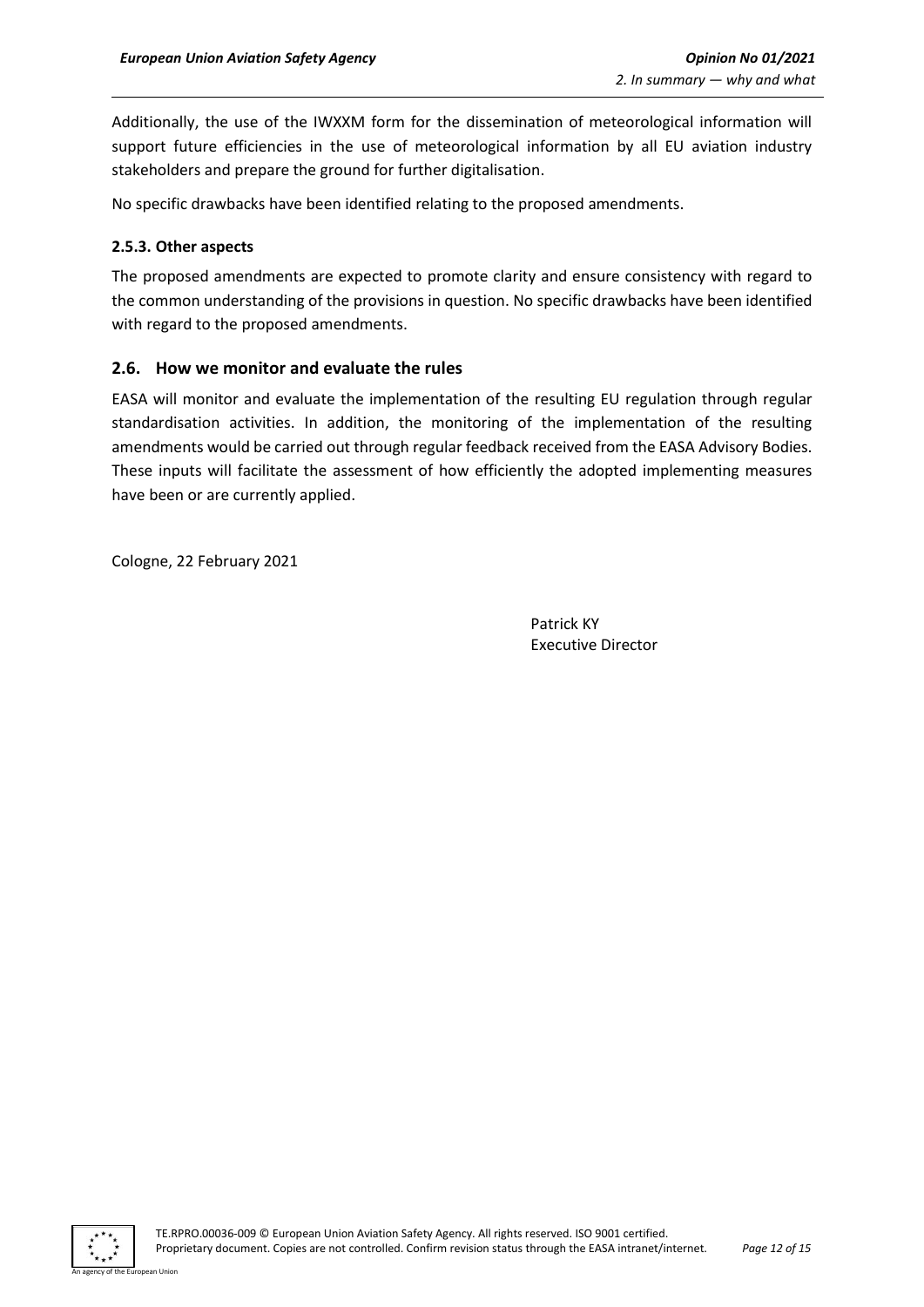# <span id="page-12-0"></span>**3. References**

# <span id="page-12-1"></span>**3.1. Related regulations**

- Regulation (EU) 2018/1139 of the European Parliament and of the Council of 4 July 2018 on common rules in the field of civil aviation and establishing a European Union Aviation Safety Agency, and amending Regulations (EC) No 2111/2005, (EC) No 1008/2008, (EU) No 996/2010, (EU) No 376/2014 and Directives 2014/30/EU and 2014/53/EU of the European Parliament and of the Council, and repealing Regulations (EC) No 552/2004 and (EC) No 216/2008 of the European Parliament and of the Council and Council Regulation (EEC) No 3922/91 (OJ L 212, 22.8.2018, p. 1)
- Commission Implementing Regulation (EU) 2017/373 of 1 March 2017 laying down common requirements for providers of air traffic management/air navigation services and other air traffic management network functions and their oversight, repealing Regulation (EC) No 482/2008, Implementing Regulations (EU) No 1034/2011, (EU) No 1035/2011 and (EU) 2016/1377 and amending Regulation (EU) No 677/2011 (OJ L 62, 8.3.2017, p. 1)
- Commission Implementing Regulation (EU) 2020/469 of 14 February 2020 amending Regulation (EU) No 923/2012, Regulation (EU) No 139/2014 and Regulation (EU) 2017/373 as regards requirements for air traffic management/air navigation services, design of airspace structures and data quality, runway safety and repealing Regulation (EC) No 73/2010 (OJ L 104, 3.4.2020, p. 1)

# <span id="page-12-2"></span>**3.2. Related decisions**

Executive Director Decision 2017/001/R of 8 March 2017 issuing Acceptable Means of Compliance and Guidance Material to Commission Implementing Regulation (EU) 2017/373 'Common requirements for providers of air traffic management/air navigation services and other air traffic management network functions and their oversight', as last amended

# <span id="page-12-3"></span>**3.3. Other reference documents**

- Regulation (EC) No 549/2004 of the European Parliament and of the Council of 10 March 2004 laying down the framework for the creation of the single European sky (the framework Regulation) - Statement by the Member States on military issues related to the single European sky (OJ L 96, 31.3.2004, p. 1)
- Regulation (EC) No 550/2004 of the European Parliament and of the Council of 10 March 2004 on the provision of air navigation services in the single European sky (the service provision Regulation) (OJ L 96, 31.3.2004, p. 10)
- Regulation (EC) No 551/2004 of the European Parliament and of the Council of 10 March 2004 on the organisation and use of the airspace in the single European sky (the airspace Regulation) (OJ L 96, 31.3.2004, p. 20)
- Commission Delegated Regulation (EU) 2020/2148 of 8 October 2020 amending Regulation (EU) No 139/2014 as regards runway safety and aeronautical data (OJ L 428, 18.12.2020, p. 10)
- ICAO Annex 3 to the Convention on International Civil Aviation, 'Meteorological Service for International Air Navigation', 19th Edition, 2016
- ICAO State letter AN 10/1.1-18/32 'Adoption of Amendment 78 to Annex 3', 3 April 2018
- ICAO State letter AN 10/1.1-20/16 'Adoption of Amendment 79 to Annex 3', 2 April 2020

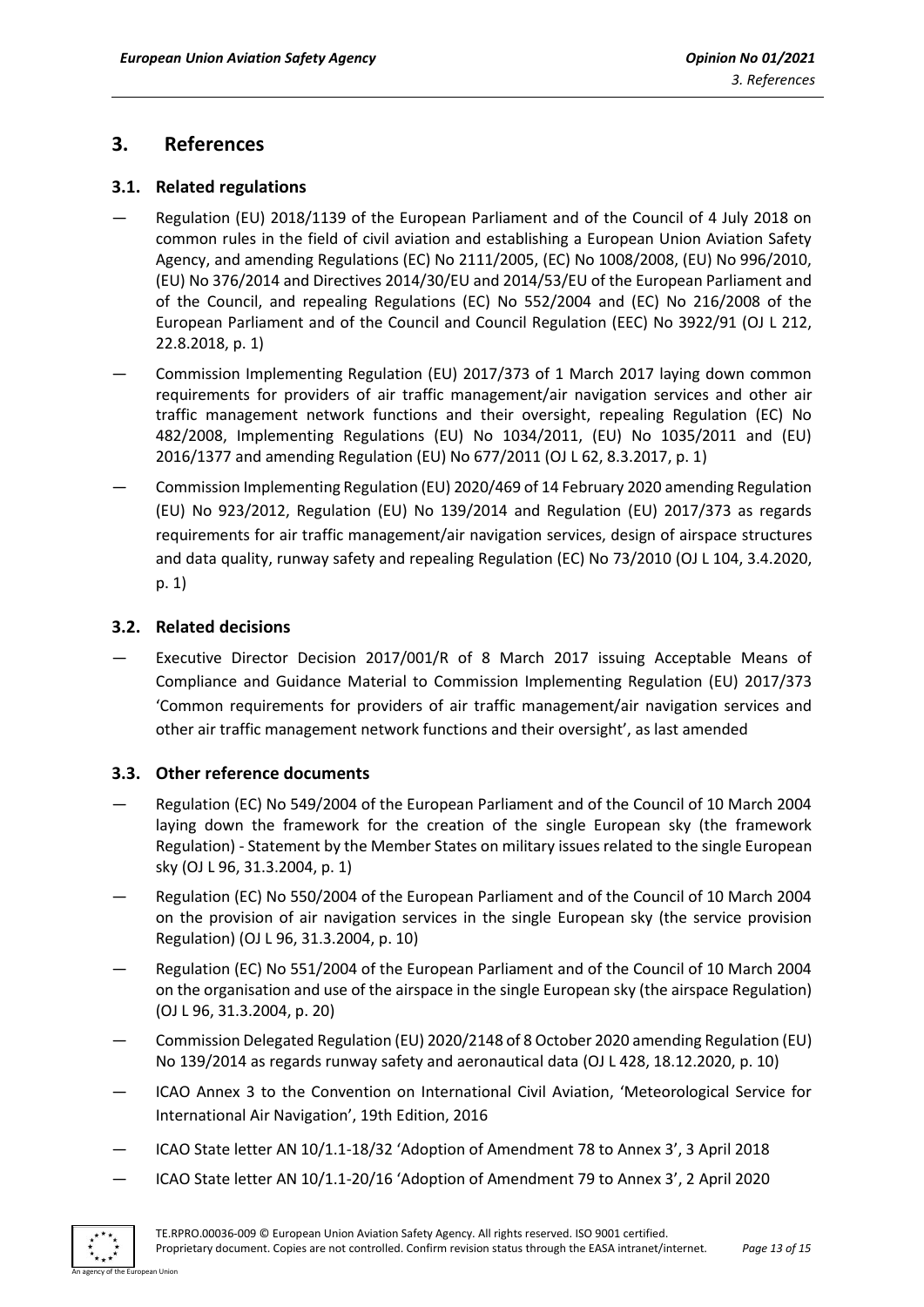— ICAO Procedures for Air Navigation Services — Aeronautical Information Management (Doc 10066), 1st Edition, 2018



an Union